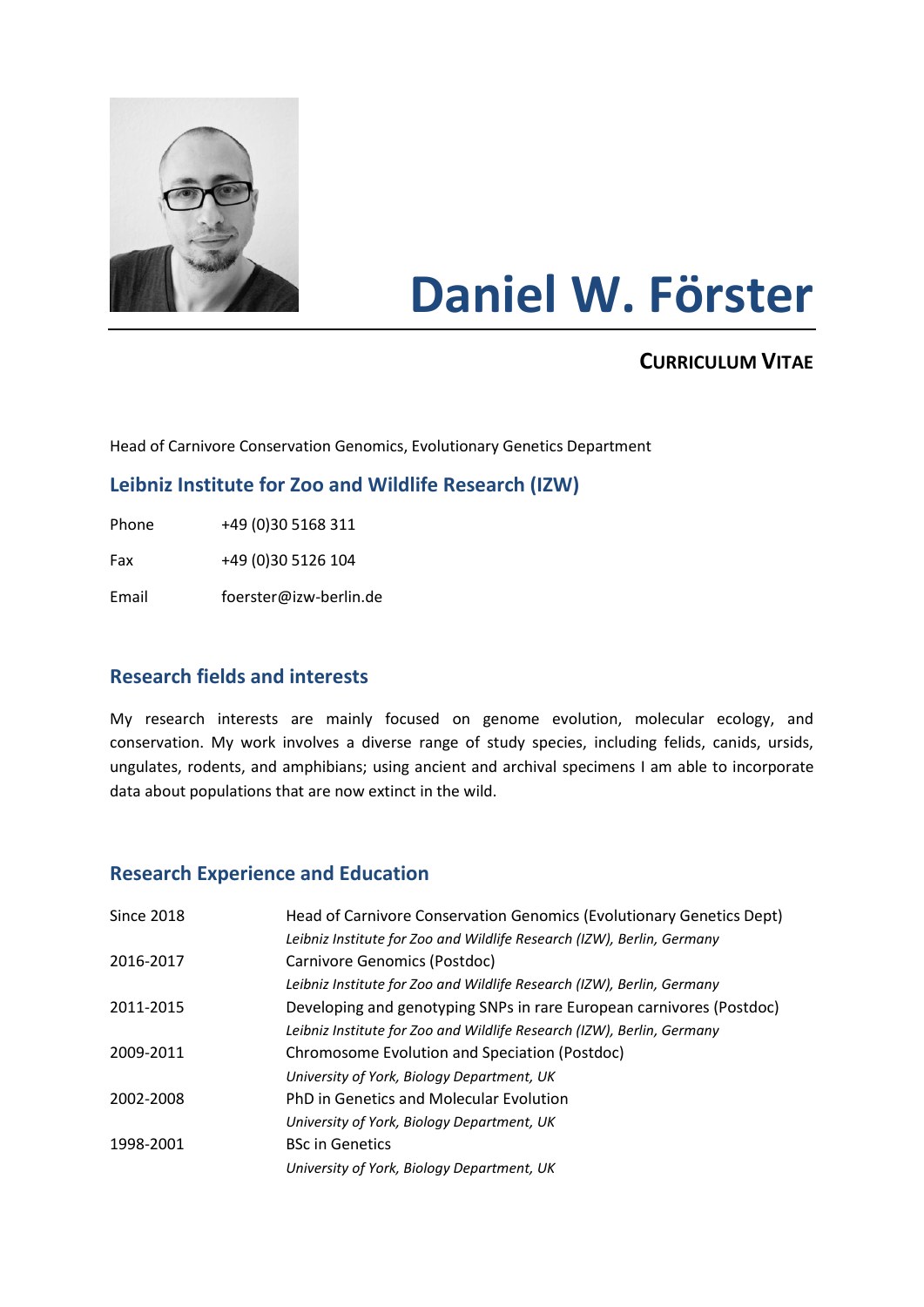# **Recent publications**

#### $*$  2021  $*$

Paijmans JLA, Barlow A, Becker MS, Cahill JA, Fickel J, **Förster DW**, Gries K, Hartmann S, Havmøller RW, Henneberger K, Kern C, Kitchener AC, Lorenzen ED, Westbury MV, Mayer F, Obrien SJ, von Seth J, Sinding MHS, Spong G, Uphyrkina O, Wachter B, Dalén L, Bhak J, Manica A, Hofreiter M (accepted): African and Asian leopards are highly differentiated at the genomic level. CURR BIOL

#### $*$  2020  $*$

Kunde MN, Martins RF, Premier J, Fickel J, **Förster DW** (2019): Population and landscape genetic analysis of the Malayan sun bear *Helarctos malayanus*. CONSERV GENET. Epub ahead of print. doi:10.1007/s10592-019-01233-w

Derežanin L, Fickel J, **Förster DW** (2020): The complete mitochondrial genome of the meerkat (*Suricata suricatta*) and its phylogenetic relationship with other feliform species. MITOCHOND DNA Part B**5**, 1100-1101. doi:10.1080/23802359.2020.1726221

Kunde MN, Martins RF, Premier J, Fickel J, **Förster DW** (2020): Population and landscape genetic analysis of the Malayan sun bear *Helarctos malayanus*. CONSERV GENET **21**, 123-135. doi:10.1007/s10592-019-01233-w

#### $*$  2019 $*$

Seeber PA, McEwen GK, Löber U, **Förster DW**, East ML, Melzheimer J, Greenwood AD (2019), Terrestrial mammal surveillance using hybridization capture of environmental DNA from African waterholes. Mol Ecol Resour. 2019 doi:10.1111/1755-0998.13069

Stöck M, Fakharzadeh F, Kuhl H, Rozenblut-Kościsty B, Leinweber S, Patel R, Ebrahimi M, Voitel S, Schmidtler JF, Kami HG, Ogielska M, **Förster DW** (2019): Shedding Light on a Secretive Tertiary urodelean Relict: Hynobiid salamanders (Paradactylodon persicus sl) from Iran, Illuminated by Phylogeographic, Developmental and Transcriptomic Data. Genes 10(4), 306.

Mengulluoğlu D, Fickel J, Hofer H, **Förster DW** (2019): Non-invasive faecal sampling reveals spatial organization and improves measures of genetic diversity for the conservation assessment of territorial species: Caucasian lynx as a case species. PLoS ONE 14(5), e0216549.

Paijmans JLA, Fortes GG, **Förster DW** (2019): Application of solid-state capture for the retrieval of small-to-medium sized target loci from ancient DNA. In: Ancient DNA: Methods and Protocols (Second Edition). Methods in Molecular Biology, vol 1963. B. Shapiro, Hofreiter M, Soares AER, Heintzman P, Paijmans JLA, Barlow A (eds). Humana Press, USA, 129-139.

Martins RF, Kampmann ML, **Förster DW** (2019): Sequencing Library Preparation from Degraded Samples for Non-illumina Sequencing Platforms. In: Ancient DNA: Methods and Protocols (Second Edition). Methods in Molecular Biology, vol 1963. Shapiro B, Hofreiter M, Soares AER, Heintzman P, Paijmans JLA, Barlow A (eds). Humana Press, USA, 85-92.

#### $*$  2018 $*$

Ambarl H, Mengüllüoğlu D, Fickel J and **Förster DW** (2018): Population genetics of the main population of brown bears in southwest Asia. PeerJ. doi: 10.7717/peerj.5660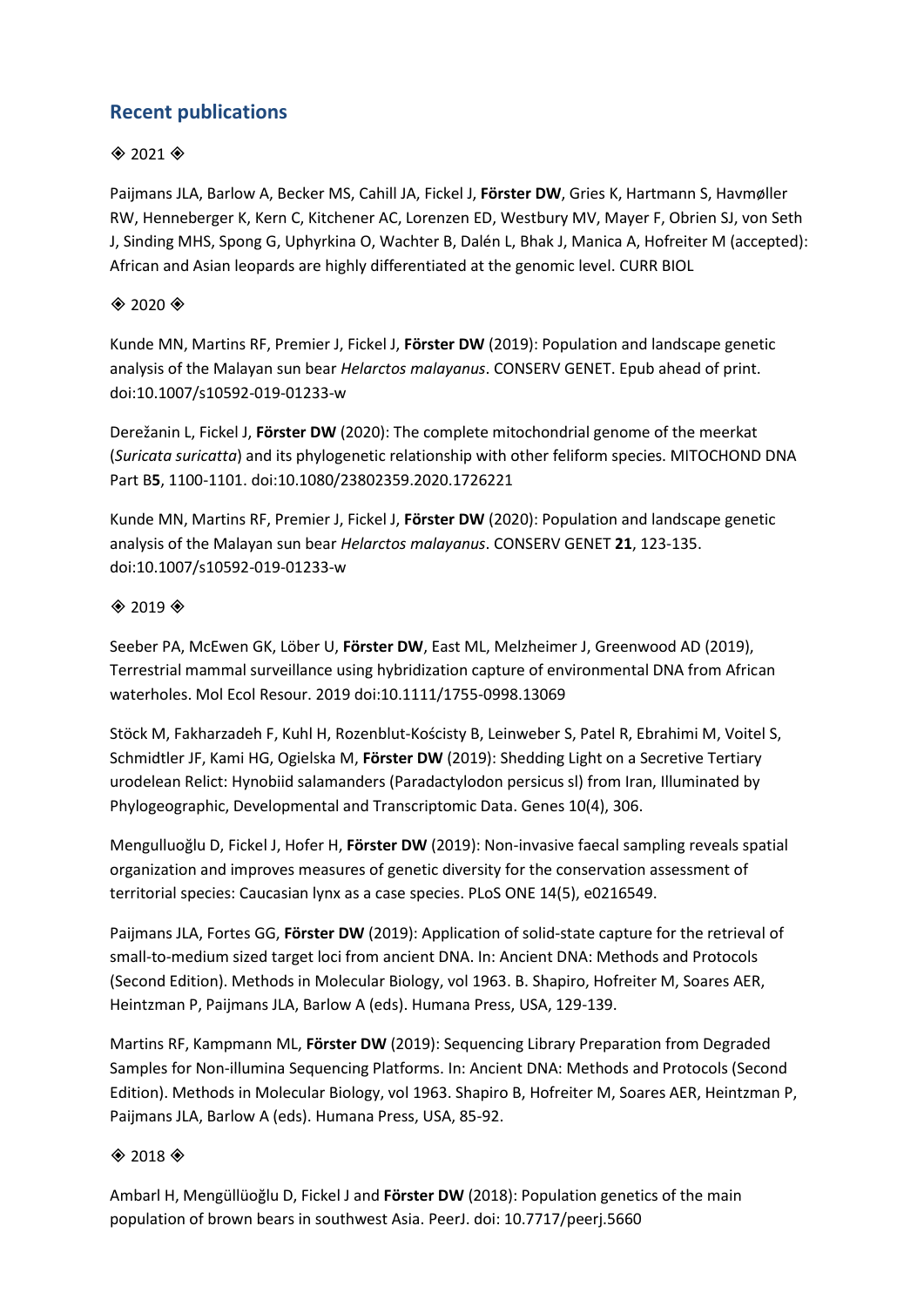**Förster DW**, Bull JK, Lenz D, Autenrieth M, Paijmans LAJ, Kraus RHS, Nowak ]C, Bayerl H, Kuehn R, Saveljev AP, Sindičić M, Hofreiter M, Schmidt K, Fickel J (2018): Targeted resequencing of coding DNA sequences for SNP discovery in nonmodel species. Mol Ecol Resour.18(6), 1356–1373.

Paijmans JLA, Barlow A, **Förster DW**, Henneberger K, Meyer M, Nickel B, Nagel D, Worsøe Havmøller R, Baryshnikov GF, Joger U, Rosendahl W, Hofreiter M (2018): Historical biogeography of the leopard (Panthera pardus) and its extinct Eurasian populations. BMC Evolutionary Biology, 18-156.

#### $\textcircled{*}$  2017 $\textcircled{*}$

Bayerl H, Kraus RHS, Nowak C, **Förster DW**, Fickel J, Kuehn R (2017): Fast and cost-effective single nucleotide polymorphism (SNP) detection in the absence of a reference genome using semideep next generation Random Amplicon Sequencing (RAMseq). Molecular Ecology Resources 18: 107-117.

Patel RP, Wutke S, Lenz D , Mukherjee S, Ramakrishnan U, Veron G, Fickel J, Wilting A , **Förster DW** (2017): Genetic structure and phylogeography of the Leopard Cat (Prionailurus bengalensis) inferred from mitochondrial genomes. Journal of Heredity 108: 349-360.

Giménez MD, **Förster DW**, Jones EP, Jóhannesdóttir F, Gabriel SI, Panithanarak T, Scascitelli M, Merico V, Garagna S, Searle JB, Hauffe HC (2017): A half-century of studies on a chromosomal hybrid zone of the house mouse. Journal of Heredity 108: 25-35.

Martins RF, Fickel J, Le M, Nguyen T, Nguyen HM, Timmins R, Gan HM, Rovie-Ryan JJ, Lenz D, **Förster DW**, Wilting A (2017): Phylogeography of red muntjacs reveals three distinct mitochondrial lineages. BMC Evolutionary Biology 17:34.

Patel RP, Lenz D, Kitchener AC, Fickel J, **Förster DW**, Wilting A (2017): Threatened but understudied – supporting conservation by understanding the genetic structure of the flat-headed cat. Conservation Genetics 18: 1423-1433.

## $*$  2016 $*$

Bull JK, Heurich M, Saveljev AP, Schmidt K, Fickel J, **Förster DW** (2016): The effect of reintroductions on the genetic variability in Eurasian lynx populations: the cases of Bohemian–Bavarian and Vosges– Palatinian populations. Conservation Genetics 17: 1229-1234.

**Förster DW**, Jones EP, Jóhannesdóttir F, Gabriel SI, Giménez MD ,Panithanarak T, Hauffe HC, Searle JB (2016): Genetic differentiation within and away from the chromosomal rearrangements characterising hybridising chromosomal races of the western house mouse (Mus musculus domesticus). Chromosome Research 24: 271-280.

Paijmans JLA , Fickel J, Courtiol A, Hofreiter M, **Förster DW** (2016): Impact of enrichment conditions on cross‐species capture of fresh and degraded DNA. Molecular Ecology Resources 16: 42-55.

Patel RP, **Förster DW**, Kitchener AC, Rayan MD, Mohamed SW, Werner L, Lenz D, Pfestorf H, Kramer-Schadt S, Radchuk V, Fickel J, Wilting A (2016): Two species of Southeast Asian cats in the genus Catopuma with diverging histories: an island endemic forest specialist and a widespread habitat generalist. Royal Society Open Science 3: 160350

Wilting A, Patel RP, Pfestorf H, Kern C, Sultan K,Ario A, Penaloza F, Kramer-Schadt S, Radchuk V, **Förster DW**, Fickel J (2016): Evolutionary history and conservation significance of the Javan leopard Panthera pardus melas. Journal of Zoology 299: 239-250.